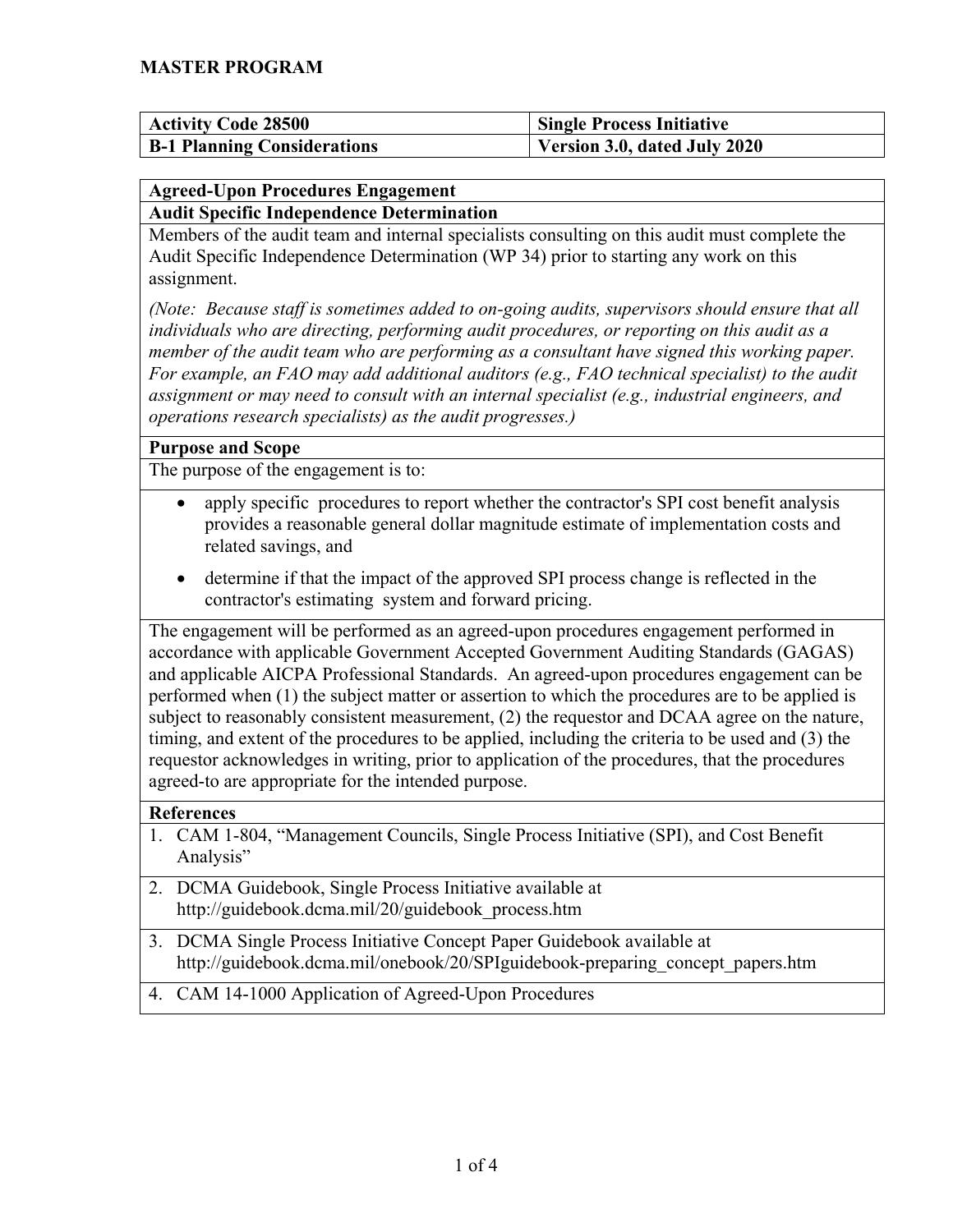| <b>B-1 Preliminary Steps</b>   |                                                                                                                                                                                                                                                                                                                                                                     | <b>WP Reference</b> |
|--------------------------------|---------------------------------------------------------------------------------------------------------------------------------------------------------------------------------------------------------------------------------------------------------------------------------------------------------------------------------------------------------------------|---------------------|
| Version 2.7, dated July 2020 7 |                                                                                                                                                                                                                                                                                                                                                                     |                     |
|                                | 1. Review the request to identify requestor requirements and any restrictions.                                                                                                                                                                                                                                                                                      |                     |
| 2.                             | Notify the appropriate contracting officer the commencement of the<br>agreed-upon procedures engagement and the agreed-to due date (CAM 2-<br>303). The acknowledgement process should be performed in accordance<br>with CAM 4-104.                                                                                                                                |                     |
|                                | 3. Assess the concept paper submitted by the contractor to gain an<br>understanding of the proposed change.                                                                                                                                                                                                                                                         |                     |
|                                | 4. If a Government technical review has not already been initiated, request<br>technical support if needed. If the technical review has been requested,<br>contact the Government technical representative to determine their areas of<br>review and if their results will be available to incorporate into the report.                                             |                     |
|                                | 5. Look at permanent files and prior evaluations to obtain background<br>information.                                                                                                                                                                                                                                                                               |                     |
|                                | 6. Hold an entrance conference.                                                                                                                                                                                                                                                                                                                                     |                     |
|                                | 7. If the requestor has not provided the specific procedures to be performed,<br>develop the procedures to be applied to the subject matter, based on the<br>needs of the requestor and the scope of the engagement, and obtain written<br>acknowledgement from the requestor that the procedures to be performed<br>are appropriate to meet the intended purposes. |                     |
|                                | Note: The auditor must receive the written acknowledgement prior to<br>applying the procedures to the subject matter.                                                                                                                                                                                                                                               |                     |
|                                | 8. Issue a notification letter to the contractor regarding the engagement in<br>accordance with CAM 4-302.3.                                                                                                                                                                                                                                                        |                     |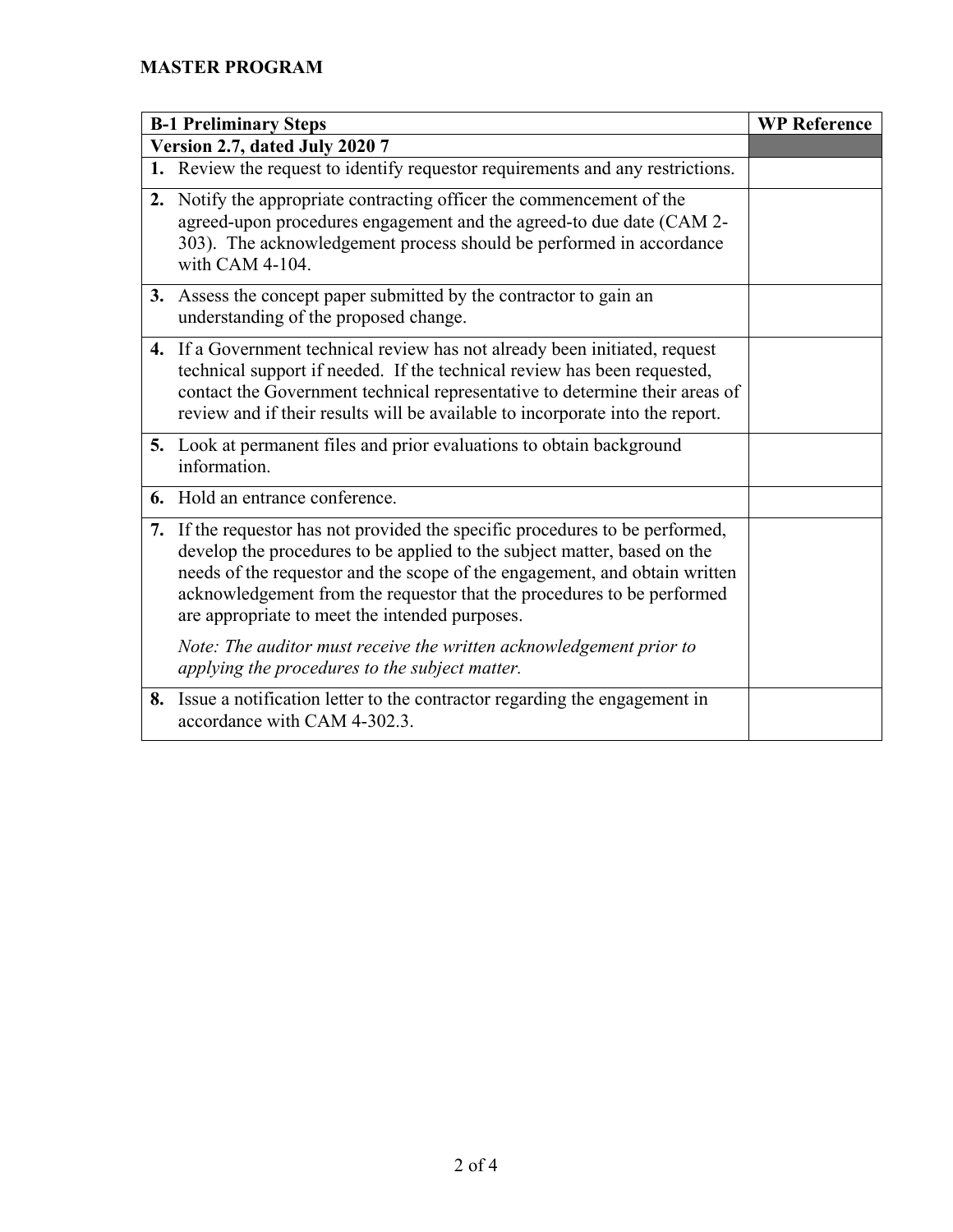| <b>C-1 Detailed Procedures</b> |                                                                                                                                                                                                                                                                               | <b>WP Reference</b> |
|--------------------------------|-------------------------------------------------------------------------------------------------------------------------------------------------------------------------------------------------------------------------------------------------------------------------------|---------------------|
| Version 2.7, dated July 2020   |                                                                                                                                                                                                                                                                               |                     |
|                                | 1. Perform the procedures agreed-to with the ACO (Step B-1), which should<br>include the following (CAM 1-804.3) to determine if the contractor's cost-<br>benefit analysis is a reasonable general dollar magnitude estimate of<br>implementation costs and related savings: |                     |
|                                | Determine if the cost-benefit analysis is adequate. Attributes of an<br>a.<br>adequate cost-benefit analysis are as follows:                                                                                                                                                  |                     |
|                                | (1) The cost-benefit analysis should include an analysis of:                                                                                                                                                                                                                  |                     |
|                                | (a) Implementation costs,<br>(b) Estimated savings on existing contracts, and<br>(c) Estimated annual future savings to reflect in forward pricing.                                                                                                                           |                     |
|                                | (2) The annual future savings should be forecasted for the period covered<br>by the contractor's indirect expense rate forecast (usually five years).                                                                                                                         |                     |
|                                | (3) The cost-benefit analysis should identify both direct and indirect<br>implementation costs and savings. Estimated implementation costs<br>and savings should be broken down by the contractor's normal direct<br>and indirect costs elements.                             |                     |
|                                | (4) The cost-benefit analysis should include the rationale to support<br>significant estimates of implementation costs and savings.                                                                                                                                           |                     |
|                                | (5) The cost-benefit analysis should identify recurring versus non-<br>recurring implementation costs and savings.                                                                                                                                                            |                     |
|                                | (6) All applicable existing contracts should be considered in the analysis.                                                                                                                                                                                                   |                     |
|                                | b. Determine if the supporting computations are accurate.                                                                                                                                                                                                                     |                     |
|                                | 2. Perform the following steps to ensure that the impact of the approved<br>process change is reflected in the contractor's estimating system and forward<br>pricing.                                                                                                         |                     |
|                                | 3. Determine whether the contractor has adequate internal controls and<br>estimating system procedures for incorporating the future savings associated<br>with Management Council approved process changes into its forward<br>pricing.                                       |                     |
| 4.                             | If the contractor does not incorporate the impact of approved process<br>changes into forward pricing and the impact is significant, consider opening<br>an assignment to evaluate the condition (follow the guidance in CAM 9-<br>310).                                      |                     |
|                                | 5. Prepare audit lead sheets to document the calculated forward pricing impact<br>of the approved process change and any estimating system deficiencies for<br>use in future forward pricing and estimating system audits.                                                    |                     |
|                                | 6. Perform other procedures as agreed-to.                                                                                                                                                                                                                                     |                     |